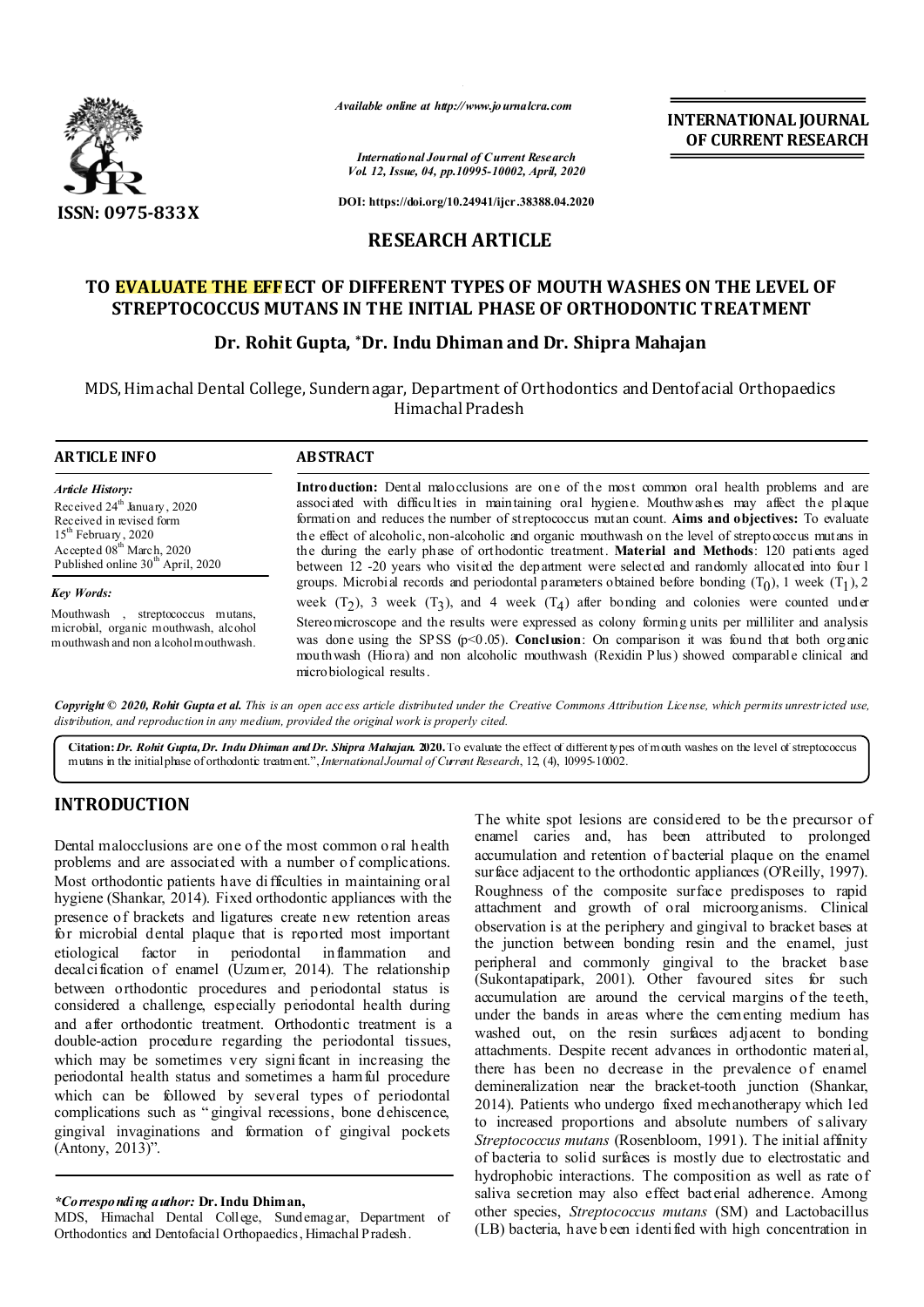oral flora and have higher adhesion capacity on brackets, predisposing to dental caries (Uzumer, 2014). Streptococcus mutans and Streptococcus sobrinus are the most important bacteria in the pathogenesis of dental caries due to many epidemiological, experimental and animal studies. This is due to their ability of rapid lactic acid formation from dietary carbohydrates, mainly sucrose and glucose (Al-Mudallal *et al*., 2008). Consequently, removal or modification of bacterial plaque is the principal goal in preventing inflammatory periodontal diseases. Presently mechanical and chemical methods of plaque alteration are the two main approaches available (Fine, 1985). Adequate plaque removal through mechanical methods alone may be difficult in patients undergoing fixed o rthodontic treatment (Kumar, 2006). Hence chemotherapeutic agents may have a key role as adjuncts to mechanical methods for preventing and treating periodontal diseases (Santos, 2003). These chemical antimicrobial substances are capable of inhibiting bacterial adhesion, colonization and metabolic activity ultimately affecting the bacterial growth (Kulkami, 2003). The antiplaque and ant gingivitis effectiveness of mouthrinses containing antimicrobial agents has been well documented. In particular, the effectiveness and safety of a mouthrinse containing a fixed combination of essential oils has been demonstrated in a number of long term clinical trials, both with respect to reduction of existing supragingival plaque and gingivitis and inhibition of newly forming plaque and gingivitis (Fine *et al*., 2007). Several bisguanide antiseptics possess anti-plaque activity, including chlorhexidine, alexidine and octenididne. Chlorhexidine is effective against both gram positive and gram negative b acteria. Its antibacterial action is due to an increase in cellular membrane permeability followed by coagulation o f cytoplasmic macromolecules (Eley, 1999). Listerine antiseptic is a topically active mouthwash which has been shown to significantly reduce preformed d ental plaque and to inhibit the development of plaque following prophylaxis (Fine, 1985). Recently there h as been considerable interest in the non-ionic antimicrobial, Triclosan. Mouth rinsing containing tricloan have been shown effective plaque inhibitors both alone and combined with tooth brushing (Moran, 1994). Many studies have been done to evaluate the effect of chlorhexidine mouthwash and listerine mouthwash during orthodontic appliance placement. Natural products have been used for medicine purposes throughout the world for thous ands of years. Many of them have pharmacological properties (antimicrobial properties and anti-inflammatory properties). Medicated oral rinses usually contains antimicrobial agents, such as chlorhexidine gluconate which is very potent chemoprophylactic agent, it has a broad spectrum action especially against Mutans Streptococci group .T hus organic mouthwashes may affect the plaque formation and reduces the number o f strepto coccus mutan count. Since you hardly find a study in literature which evaluate the effect of alcoholic, nonalcoholic and organic mouth wash in reducing streptococcus mutans count during orthodontic appliance placement. So the objective of the present study was to evaluate the effect of alcoholic, non-alcoholic and organic mouthwash on the level of streptococcus mutans in the during the early phase of orthodontic treatment.

### **MATERIALS AND METHODS**

The present study was conducted in the Department o f Orthodontics and Dentofacial Orthopaedics and Department o f Microbiology Sample selection was done on the basis of the following inclusion criteria:

- Patient aged between 12-20 years of age.
- Good general health.
- No sign of destructive periodontal disease and no more than 4 mm gingival pocket depth and free of dental plaque.
- No regular medication with anti-inflammatory compounds and no history of allergy.
- Mild to moderate crowding of teeth.
- No usage of antibiotics in the 3 months before beginning of study.
- Patient should be non-smokers.

120 patients aged between 12 -20 years who visited the department were selected and randomly allocated for groups.

**Group I** was taken as a control group before any orthodontic appliance placement (To). This control group was further divided into 3 groups of 40 each based on the type of mouth wash prescribed.

**Group II:** This group consists of 40 patients and was directed to use alcohol containing mouth wash (Listerine by Johnson and Johnson) twice a day for 30 seconds after orthodontic appliance placement.

**Group III:** This group consists of 40 patients and was directed to use non-alcohol containing mouth wash (Rexidine by Abbott Healthcare Pvt, Ltd.) twice a day for 30 seconds after orthodontic appliance placement.

Group IV: This group consists of 40 patients and was directed to use organic mouth wash (Hiora by Himalayan Global Holdings Ltd.) twice a day for 30 seconds after orthodontic appliance placement. All the patients were given oral hygiene instructions with proper brushing technique (Bass method) and asked to brush twice a day before the start of treatment. Patients were then instructed to use 10 ml of mouth wash for 1 minute twice a day after brushing and they are in formed not to eat or drink anything for 1 hour after using mouth wash. Informed consent forms were signed by all subjects with written descriptions of the study design. The study was approved by the regional Ethical Committee.

**Sample Collection:** At base line, before orthodontic treatment, the upper right central incisor, upper right first premolar, lower left central incisor, and lower left first premolar teeth were isolated with cotton rolls and the area was allowed to dry. Biofilm from the above m entioned teeth of all the patients was picked g ently (figure1) with the h elp o f a microbrush and the samples were transferred to a tube containing nutrient broth (figure2)containing peptic digest of animal tissue, sodium chloride, beef extract and yeast extract. Various clinical parameters were recorded including Gingival index as suggested by Loe (1967), Plaque index as described by Loe, (1967) Gingival bleeding index as described by Ainamo J and Bay (1975) and Pocket depth measured with the help of Williams periodontal probe. After the clinical examination, all the patient received fixed orthodontic appliances that consisted of orthodontic bracket on the incisors, canine, premolars and orthodontic bands on first molars. Pre adjusted edgewise metal brackets were used in all the patients with 0.014 nitinol arch wires for initial leveling.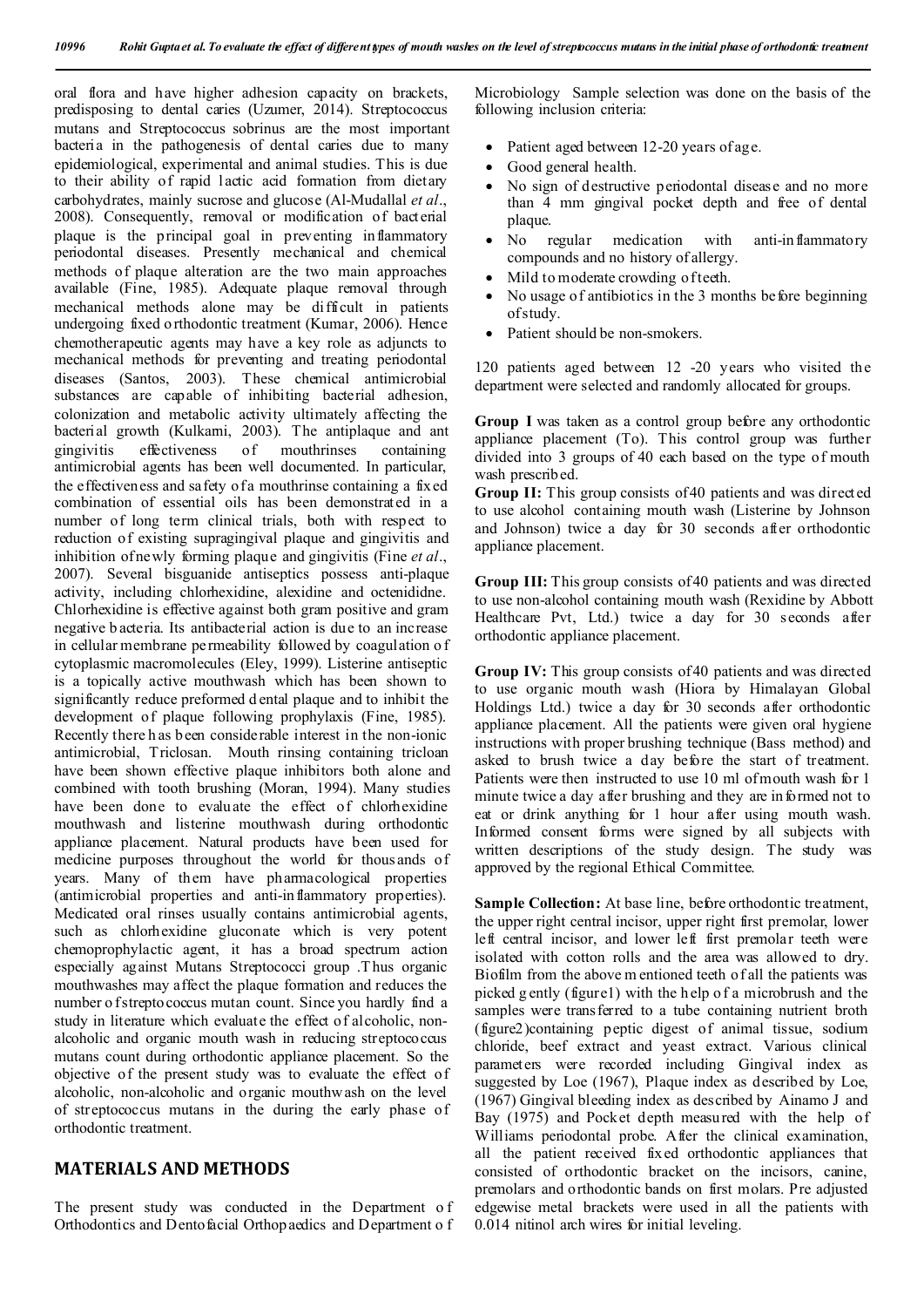Microbial records and various periodontal parameters were obtained before bonding  $(T_0)$ , (Shankar, 2014)

week  $(T_1)$ , 2 week  $(T_2)$ , 3 week  $(T_3)$ , and 4 week  $(T_4)$  after bonding.

**Isolation of bacteria from dental plaque:** The plaque samples were inoculated in nutrient broth aseptically followed by incubation at 37º C for 12 - 24 hours. After incubation, nutrient broth got turbid that indicates growth of bacteria. Serial  $10^{-4}$  dilution from turbid nutrient broth was prepared and 1 ml sample was inoculated on Tryptone Yeast Extract Cystine with sucrose without bacitracin agar base (TYCSB) plates (recommended for selective isolation of streptococcus mutans) following incubation for  $24 - 48$  hours at  $37^{\circ}$  C. Microbial samples taken were cultivated (figure3) and analyzed by the same examiner in the department of microbiology.

**Counting of colony forming unit (cfu):** By using serial dilution technique, 10 fold dilution was p repared to know the dilution factor. and colony forming units (CFU) were calculated by using the following formula:

Then the number of colonies were counted under Stereomicroscope (figure 4) and the results were expressed as colony forming units per milliliter. The SPSS (Statistical Package for Socia Sciences) software package was used for statistical calculation and ANOVA test was used for group comparison.

## **RESULTS**

The present study was d esigned to compare the different types of mouthwashes at different intervals of time, to evaluate the level of streptococcus mutans count in early phase of orthodontic treatment. The statistical analysis was done using the SPSS (statistical package for social sciences) software. The significance in the difference in the means of various parameters was done by using analysis of v ariance (ANOVA) and Tukey's Post Hoc Test for multiple comparisons as shown in Table I , II and III and Graph 1,2 and 3. Table IV and Graph 4. Showed The Mean Value Of Streptococcus Mutan( $10<sup>4</sup>$ CFU/ml) at Different Intervals Of T ime In Alcohol Containing (Listerine), Non Alcohol Containing mouthwash (Rexidin Plus) and Organic Mouthwash Group (Hiora). Table v: Comparison of means of S mutans in three groups at different intervals by one way ANOVA Table vi Multiple Comparisons of m eans o f streptococcus mutans in three types of mouth wash groups by Post Hoc Tukey HSD T ests.

#### **DISCUSSION**

Dental caries, gingival disease, and periodontal disease are the most frequently occurring oral diseases in the world. T he use of tooth brushing and fluoride toothpaste appeared to be almost universal. There is difficulty in effectively removing plaque by only using tooth brushing and flossing, as these measures do not remove plaque completely. During fixed orthodontic therapy, braces, bands, wires, and other attachments make it difficult for the patient to perform mechanical oral hygiene procedures; this difficulty results in plaque accumulation,

which is the main cause of demineralization. Failure to maintain proper oral hygiene leads to tooth damage, consequently affecting the orthodontic treatment. Therefore, the levels of cariogenic pathogens should be constantly reduced during orthodontic treatment. Better oral hygiene can be achieved i fa sustained delivery of an anticariogenic drug is used, because it maintains therapeutic l evels of the drug in the oral cavity. The incorporation of broad spectrum antimicrobial mouthrinses as adjuncts to patient's daily oral hygiene regimens has assumed greater importance with the recognition that most individuals are unable to consistently maintain adequate levels of plaque control using mechanical methods alone. There is a necessity for adjuncts, in addition to mechanical aids for maximum plaque control. A variety of subsequent studies have demonstrated th e antiplaque and antigingivitis effectiveness of chlorhexidine mouthrinses as adjuncts to usual oral hygiene methods. As a result, 0.2% chlorhexidine mouthrinses became widely used in many European countries. Till present, chlorhexidine mouthwash is considered as gold standard for the best plaque control agent (Shankar *et al*., 2014). However, these rinses have side effects, such as enamel discoloration, mucosal erosion, taste disturbance, mouth burning, dry mouth, carcinogenic effects and the smoothing of composite materials, which limits their usage.

Many plant-derived medicines used in traditional medicinal systems have been recorded in pharmacopeias as agents used to treat infections and a number of these have been recently investigated for their efficacy against oral microbial pathogens. Natural herbs like neem, tulsi, triphala, clove oil, ajwain, etc. have been used alone or in combination and have been scientifically proven to be safe and effective medicine against various oral health problems like bleeding gums, halitosis, mouth ulcers and decay. The major strength of these natural herbs is that their use has not been reported with any side effect till date. One such herbal product is Hiora, a herbal mouthwash known for its antiseptic, antimicrobial, antiplaque and analgesic property. Since various studies have been done to evaluate the effect of chlorhexidine mouthwash and listerine mouth wash on the level of streptococcus mutans count, but no study have been done to evaluate the effect of organic mouth wash on the level of streptococcus mutans count. So the objective of the study was to evaluate the effect of different types of mouth washes on the l evel of streptococcus mutans in the initial phases of orthodontic treatment. In the present study, the mean value of gingival index, periodontal index, gingival bleeding index and pocket depth are shown in (Table I and Graph 1**)**. When alcohol containing mouth wash (Listerine) was instructed to use after orthodontic appliance placement**,** it was observed that with the progression of time, there was slight decrease in the m ean v alue o f gingival index. T he mean value was highest at To and lowest at T4. The mean value of streptococcus mutans  $(10^4 \text{ CFU/ml})$  in alcoholic mouthwash was found to be highest at T0 and was found to be least at T4 as shown in Table IV and Graph 4. This might be due to the fact that the incorporation of alcohol act as a solvent for other active ingredients; it has antiseptic properties and acts as a preservative. Alcohol on its own does cause damage to the oral mucosa and includes epithelial atrophy, decease in basal cell size atrophy with associated hyper regeneration. The prime metabolite of alcohol is acetaldehyde and the bulk of the metabolism of alcohol is carried out in the liver, there is evidence that alcohol metabolism could occur in the oral cavity and that various bacteria in plaque can metabolize alcohol to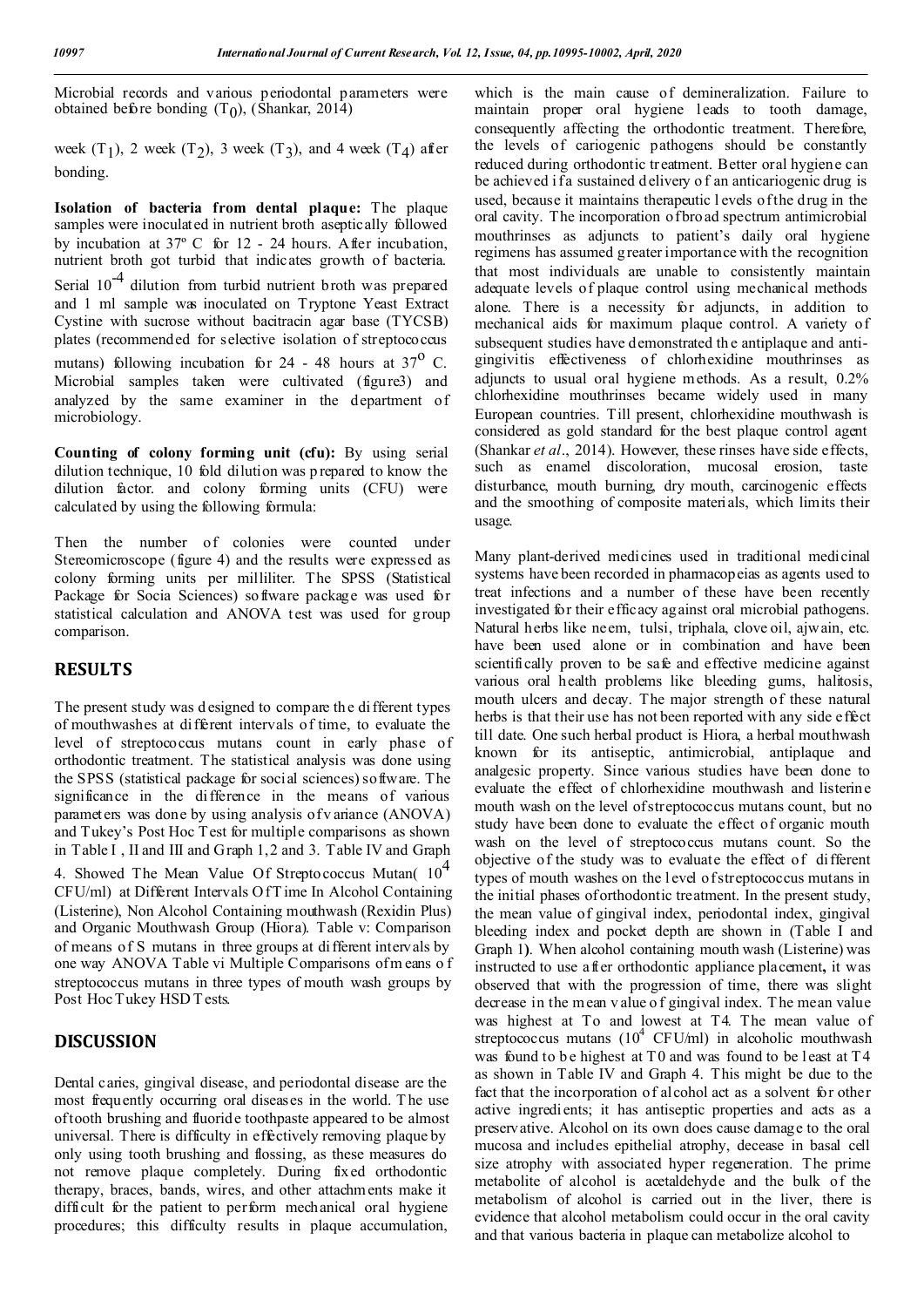**Table 1. Showed longitudinal changes in periodontal measurements in alcohol containing mouthwash group (Listerine)**

|                         | T <sub>0</sub>  | T1             | T <sub>2</sub> | Тĩ             | T <sub>4</sub> |
|-------------------------|-----------------|----------------|----------------|----------------|----------------|
|                         | Mean $\pm$ S.D. | $Mean \pm SD$  | Mean $\pm$ S.D | Mean $\pm$ S.D | $Mean \pm S.D$ |
| Gingival index          | $1.78 \pm .26$  | $1.76 \pm .26$ | $1.70 \pm .30$ | $1.60 \pm .26$ | $1.49 \pm .21$ |
| Plaque index            | $.48 \pm .31$   | $.42 \pm .27$  | $.40 \pm .25$  | $.36 \pm .26$  | $.34 \pm .24$  |
| Gingival bleeding index | $.23 \pm .07$   | $.21 \pm .4$   | $.15 \pm .07$  | $.11 \pm .07$  | $.08 \pm .06$  |
| Pocket depth            | $2 \pm .36$     | $1.96 \pm .36$ | $1.93 \pm .36$ | $1.88 \pm .36$ | $1.85 \pm .36$ |

**Table 2. Showed longitudinal changes in periodontal measurements in non alcohol containing mouthwash group (Rexidin Plus)**

|                         | T0             | Τ١             |                | T3             | T4             |
|-------------------------|----------------|----------------|----------------|----------------|----------------|
|                         | $Mean \pm S.D$ | $Mean \pm SD$  | $Mean \pm S.D$ | Mean $\pm$ S.D | Mean $\pm$ S.D |
| Gingival index          | $1.78 \pm .28$ | $1.26 \pm .25$ | $.59 \pm .42$  | $.21 \pm .18$  | $.12 \pm .12$  |
| Plaque index            | $.56 \pm .34$  | $.37 \pm .40$  | $.29 \pm .40$  | $.21 \pm .40$  | $.11 \pm .40$  |
| Gingival bleeding index | $.23 \pm .07$  | $.19 \pm .07$  | $.16 \pm .07$  | $.12 \pm .07$  | $.05 \pm .07$  |
| Pocket depth            | $2.04 \pm .35$ | $1.9 \pm .35$  | $1.1 \pm .35$  | $.78 \pm .12$  | $.36 \pm .35$  |

**Table 3. Showed longitudinal changes in periodontal measurements in organic mouthwash group (Hiora)**

|                         | T0             |                | ፐን             |                | T4             |
|-------------------------|----------------|----------------|----------------|----------------|----------------|
|                         | $Mean \pm S.D$ | Mean $\pm$ S.D | Mean $\pm$ S.D | Mean $\pm$ S.D | $Mean \pm S.D$ |
| Gingival index          | $1.75 \pm .27$ | $.53 \pm .32$  | $.36 \pm .29$  | $1.10 \pm .43$ | $.83 \pm .55$  |
| Plaque index            | $.56 \pm .36$  | $.32 \pm .36$  | $.11 \pm .36$  | $.09 \pm .37$  | $.02 \pm .36$  |
| Gingival bleeding index | $.22 \pm .07$  | $.15 \pm .07$  | $.11 \pm .05$  | $.07 \pm .04$  | $.03 \pm .03$  |
| Pocket depth            | $1.9 \pm .33$  | $1.8 \pm .33$  | $1.79 \pm .29$ | $1.65 \pm .12$ | $1.57 \pm .34$ |

**Table 4. Showed The Mean Value Of Streptococcus Mutan (104 CFU/ml\*) at Different Intervals Of Time In Alcohol Containing (Listerine), Non Alcohol Containing mouthwash (Rexidin Plus) and Organic Mouthwash Group (Hiora)**

|               |               | Mean  | Std. Deviation | 95% Confidence Interval for Mean |             | Minimum | Maximum |
|---------------|---------------|-------|----------------|----------------------------------|-------------|---------|---------|
|               |               |       |                | Lower Bound                      | Upper Bound |         |         |
| T             | Organic       | 9.84  | 4.239          | 8.09                             | 11.59       | 3       | 19      |
| $\Omega$      | Alcoholic     | 7.84  | 2.461          | 6.82                             | 8.86        |         | 12      |
|               | Non-Alcoholic | 9.68  | 2.911          | 8.48                             | 10.88       |         | 16      |
| T.            | Organic       | 11.16 | 5.383          | 8.94                             | 13.38       |         | 22      |
|               | Alcoholic     | 9.08  | 4.564          | 7.20                             | 10.96       |         | 19      |
|               | Non-Alcoholic | 10.88 | 4.076          | 9.20                             | 12.56       | h       | 19      |
|               | Organic       | 5.28  | 1.990          | 4.46                             | 6.10        |         | 9       |
| 2             | Alcoholic     | 6.92  | 1.847          | 6.16                             | 7.68        |         | 11      |
|               | Non-Alcoholic | 6.36  | 1.912          | 5.57                             | 7.15        |         | 10      |
|               | Organic       | 4.76  | 1.985          | 3.94                             | 5.58        |         | 9       |
| $\mathcal{F}$ | Alcoholic     | 6.16  | 2.095          | 5.30                             | 7.02        |         | 11      |
|               | Non-Alcoholic | 5.80  | 1.780          | 5.07                             | 6.53        |         | 8       |
| T             | Organic       | 3.36  | 1.655          | 2.68                             | 4.04        |         |         |
| 4             | Alcoholic     | 5.72  | 2.283          | 4.78                             | 6.66        |         | 10      |
|               | Non-Alcoholic | 3.24  | 1.640          | 2.56                             | 3.92        |         | 6       |

\*--Colony Forming Unit Per Milliliter

#### **Table 5. Comparison of means of S mutans in three groups at different intervals by one way ANOVA**

|                |                | Sum of Squares | df             | Mean Square | F      | P value |
|----------------|----------------|----------------|----------------|-------------|--------|---------|
| T <sub>0</sub> | Between Groups | 61.760         | $\overline{2}$ | 30.880      | 2.850  | .064    |
|                | Within Groups  | 780.160        | 72             | 10.836      |        |         |
|                | Total          | 841.920        | 74             |             |        |         |
| T1             | Between Groups | 63.707         | $\overline{2}$ | 31.853      | 1.439  | .244    |
|                | Within Groups  | 1593.840       | 72             | 22.137      |        |         |
|                | Total          | 1657.547       | 74             |             |        |         |
| T <sub>2</sub> | Between Groups | 34.747         | $\overline{2}$ | 17.373      | 4.727  | .012    |
|                | Within Groups  | 264.640        | 72             | 3.676       |        |         |
|                | Total          | 299.387        | 74             |             |        |         |
| T <sub>3</sub> | Between Groups | 26.427         | $\overline{2}$ | 13.213      | 3.448  | .037    |
|                | Within Groups  | 275.920        | 72             | 3.832       |        |         |
|                | Total          | 302.347        | 74             |             |        |         |
| T4             | Between Groups | 97.787         | $\overline{2}$ | 48.893      | 13.786 | .000    |
|                | Within Groups  | 255.360        | 72             | 3.547       |        |         |
|                | Total          | 353.147        | 74             |             |        |         |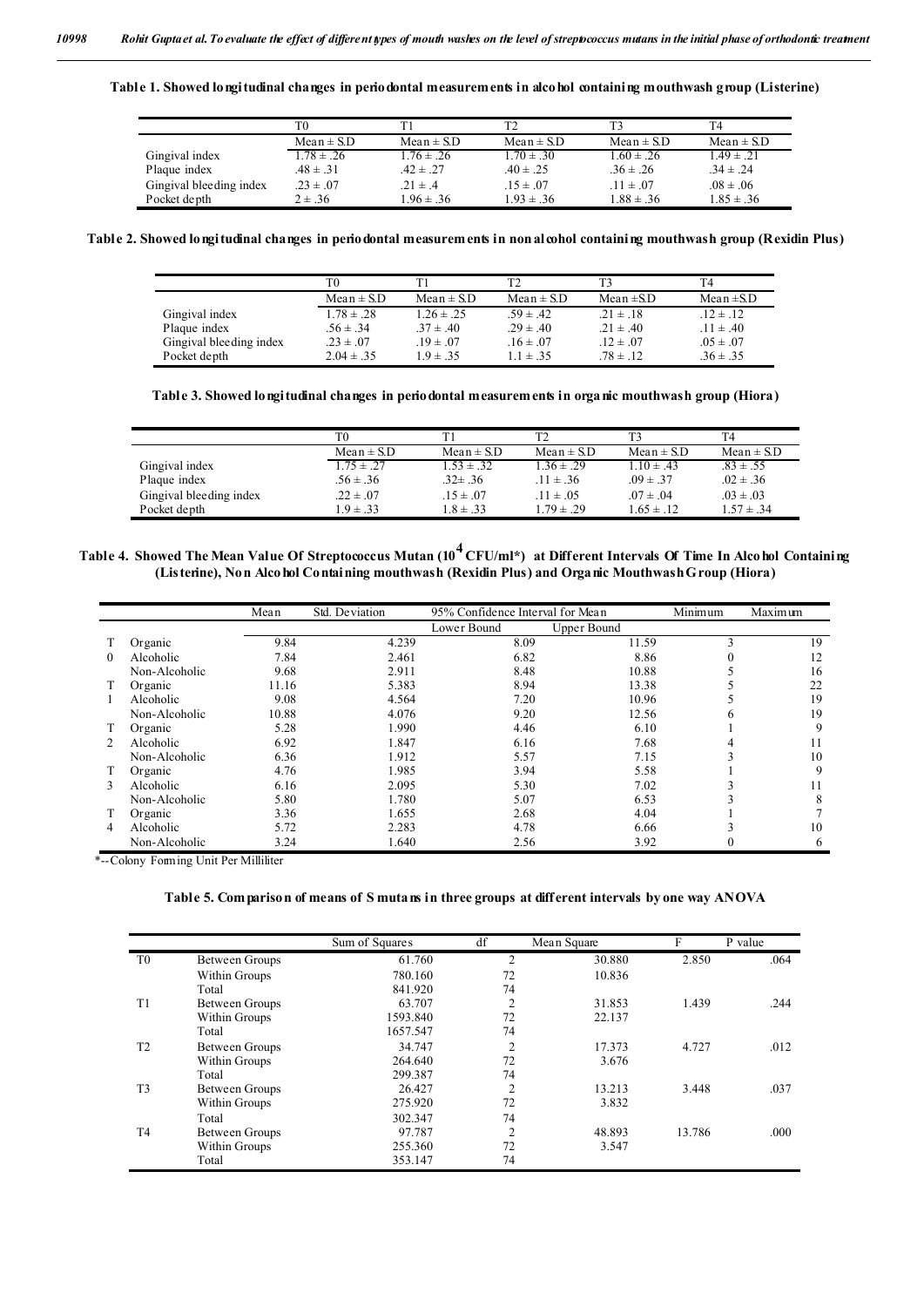| Depende nt                                               | $(I)$ GROUP | (J) GROUP     | Mean Difference  | Std.  | P     | 95% Confidence Interval |             |
|----------------------------------------------------------|-------------|---------------|------------------|-------|-------|-------------------------|-------------|
| Variable                                                 |             |               | $(I-J)$          | Error | value | Lower Bound             | Upper Bound |
| T <sub>0</sub>                                           | Organic     | Alcoholic     | 2.000            | .931  | .087  | $-23$                   | 4.23        |
|                                                          |             | Non-Alcoholic | .160             | .931  | .984  | $-2.07$                 | 2.39        |
|                                                          | Alcoholic   | Non-Alcoholic | $-1.840$         | .931  | .125  | $-4.07$                 | .39         |
| T <sub>1</sub>                                           | Organic     | Alcoholic     | 2.080            | 1.331 | .268  | $-1.10$                 | 5.26        |
|                                                          |             | Non-Alcoholic | .280             | 1.331 | .976  | $-2.90$                 | 3.46        |
|                                                          | Alcoholic   | Non-Alcoholic | $-1.800$         | 1.331 | .371  | $-4.98$                 | 1.38        |
| T <sub>2</sub>                                           | Organic     | Alcoholic     | $-1.640^*$       | .542  | .010  | $-2.94$                 | $-.34$      |
|                                                          |             | Non-Alcoholic | $-1.080$         | .542  | .122  | $-2.38$                 | .22         |
|                                                          | Alcoholic   | Non-Alcoholic | .560             | .542  | .559  | $-.74$                  | 1.86        |
| T <sub>3</sub>                                           | Organic     | Alcoholic     | $-1.400^{\circ}$ | .554  | .036  | $-2.73$                 | $-.07$      |
|                                                          |             | Non-Alcoholic | $-1.040$         | .554  | .152  | $-2.37$                 | .29         |
|                                                          | Alcoholic   | Non-Alcoholic | .360             | .554  | .003  | $-.97$                  | 1.69        |
| T <sub>4</sub>                                           | Organic     | Alcoholic     | $-2.360$         | .533  | .000  | $-3.63$                 | $-1.09$     |
|                                                          |             | Non-Alcoholic | .120             | .533  | .972  | $-1.15$                 | 1.39        |
|                                                          | Alcoholic   | Non-Alcoholic | 2.480            | .533  | .000  | 1.21                    | 3.75        |
| *. The mean difference is significant at the 0.05 level. |             |               |                  |       |       |                         |             |

| Table 6. Multiple Comparisons of means of streptococcus mutans in three types of mouth washgroups |  |
|---------------------------------------------------------------------------------------------------|--|
| by Post Hoc Tukey HSD Tests                                                                       |  |



**Graph 1. Showed the comparison of Longitudunal Changes of Periodontal Measurements In Alcohol Containing Mouthwash (Listerine)**



**Graph 2. Showed the comparison of Longitudunal Changes of Periodontal Measurements In Non Alcohol Containing Mouthwash (Rexidin Plus)**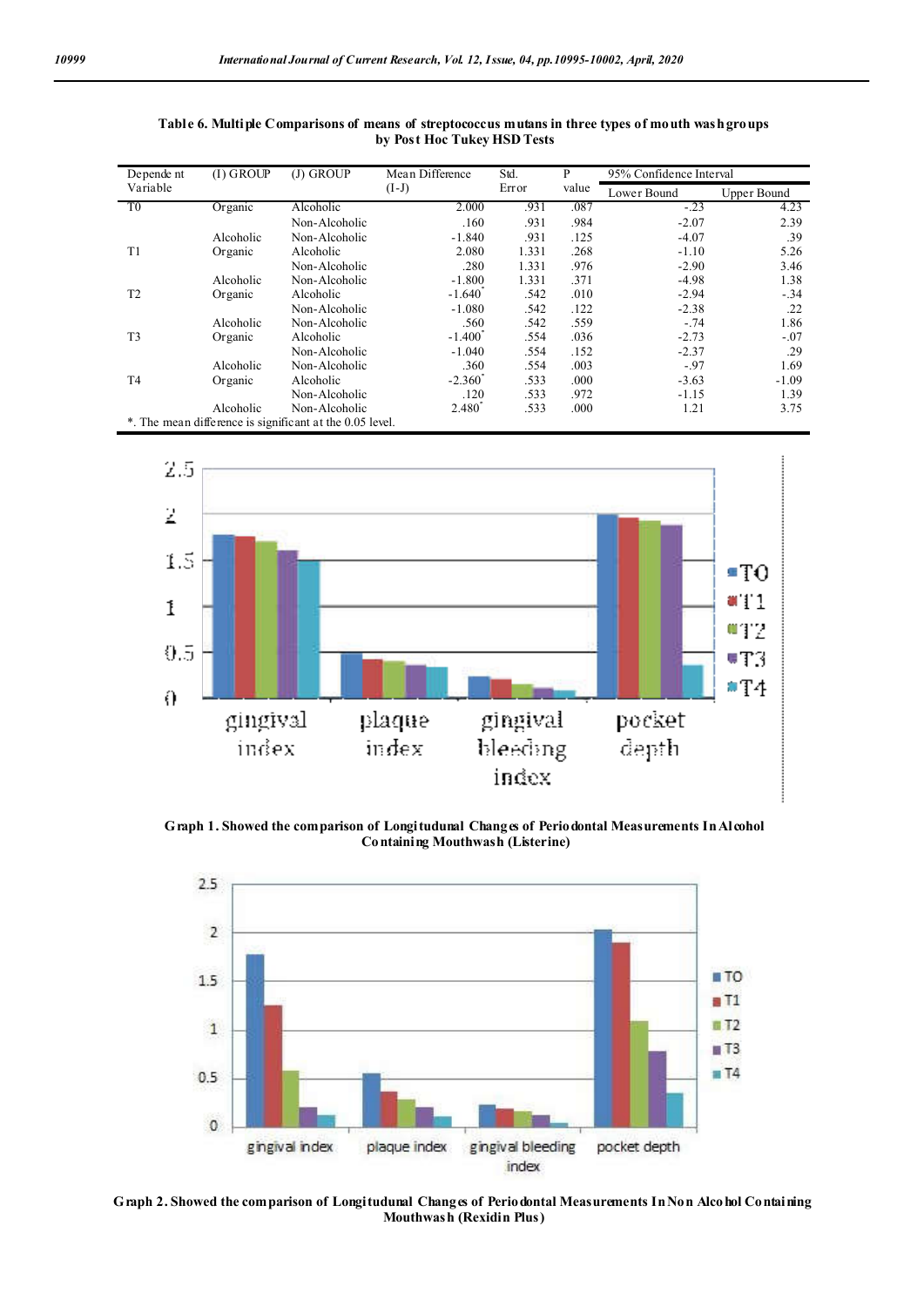

**Graph 3. Showed the comparison of longitudunal changes of periodontal measurements in organic mouthwash (Hiora)**



**Graph 4. Showed the comparison of mean value of streptococcus mutans at different intervals of time in alcohol containing (listerine), non alcohol containing mouthwash (Rexidine Plus) and organic mouthwash group**



**Figure 1. Showed the collection of sample from the patient's mouth with the help of Microbrush**

acetaldehyde. This may support the only account for why patients with poor oral hygiene are at an increased risk of oral cancer. In addition to the possible risk of oral cancer, alcohol containing mouthwashes are also reported to have other adverse effects on oral structures and functions. T hese include burning mouth, drying of the oral mucosa, softening effects on composite filling materials and mucosa pain. As clinicians, w e would prefer to recommend mouth rinses that do not have these side effects. Therefore, there is a need to identify alternative, alcohol-free solutions for sensitive patients and those who do not wish to use alcohol-containing mouth rinses, such as former alcoholics or those whose religions prevent the consumption of alcohol. These results were accordance with the study conducted by Gjermo *et al*. they concluded that alcohol showed only a slight antibacterial efficacy against the oral bacteria (Gjermo, 1970). In the present study when non-alcohol containing mouth wash (Rexidin Plus)was instructed to use



**Figure 2. Showed the transfer of the sample in a test tube containing transport media (Nutrient broth)**



**Figure 3. Showed the inoculation of the sample on the agar plate for isolation of streptococcus mutans**



**Figure 4. Showed the inoculation of the sample on the agar plate for isolation of streptococcus mutans under stereomicroscope**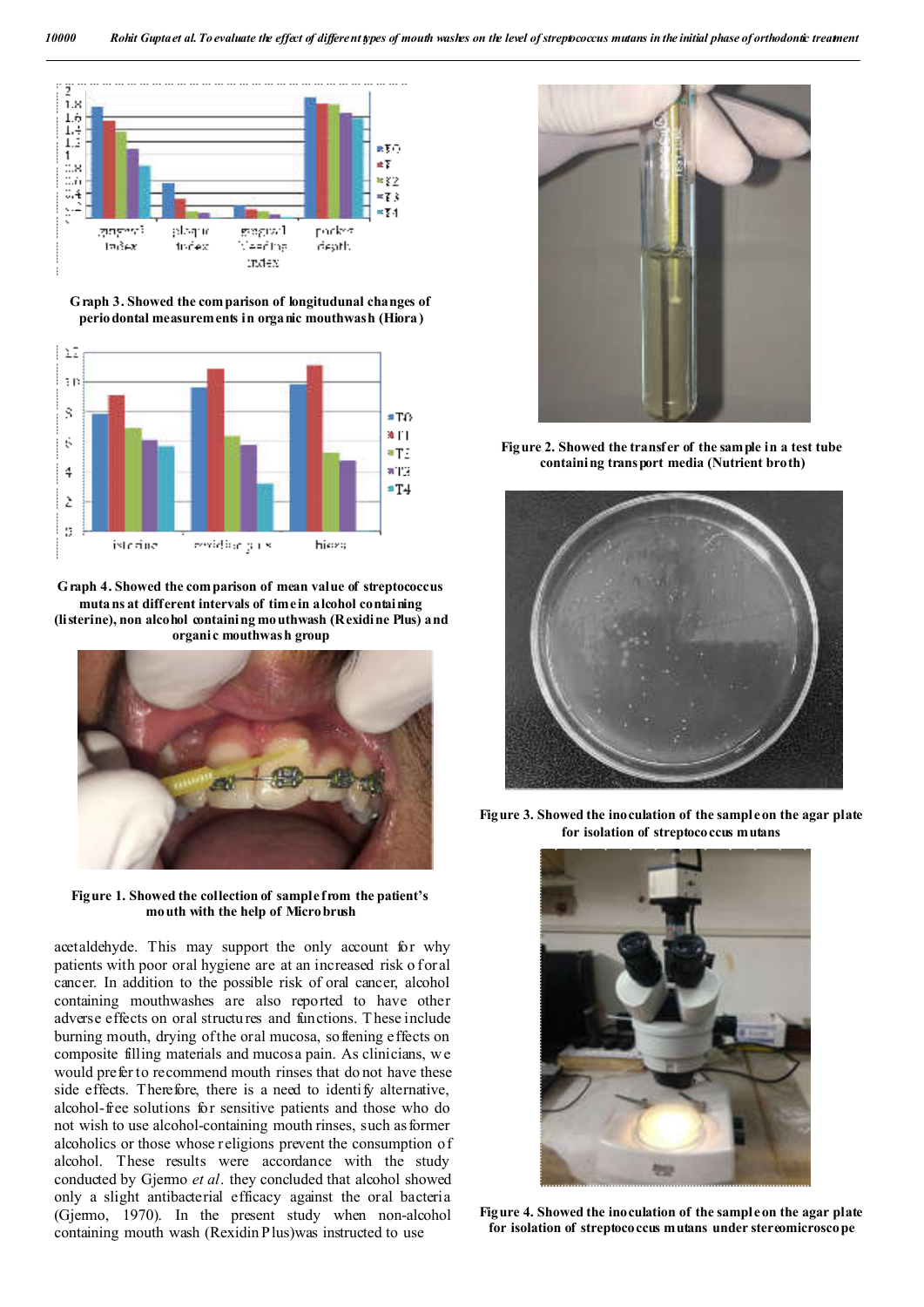after orthodontic appliance placement (Table 2 and Graph 2 ), it was observed that with the progression of time, there was moderate decrease in the mean value o f gingival index, plaque index , gingival bleeding index and pocket depth. The mean value was highest at To and lowest at T4 as shown in T able II. The mean value of streptococcus mutans  $(10^4 \text{ CFU/ml})$  in alcoholic mouthwash was found to be highest at T0 and was found to be least at T4 as shown in Table IV and Graph 4. This may be explained on the basis that the m ain ingredients which are present in Rexidin Plus mouthwash are Chlorhexidine gluconate, Triclosan and Sodium monoflourophosphate. Chlorhexidine is a bis-biguanide which is effective against Gram-positive bacteria, Gram-negative bacteria and yeast. At relatively high concentration, chlorhexidine is bactericidal but at low concentration it is bacteriostatic. This was in accordance with the study conducted by Hennessey TD who found reduction in the streptococcus mutans count due to the antibacterial property of chlorhexidine (Hennessey, 1973). The positively charged chlorhexidine binds readily to the negatively charged microbial cell surface. This is followed by disorganization o f cytoplasmic membrane. Low concentrations of chlorhexidine allow cytoplasmic constituents to leak out while a high concentration coagulates them. It inhibits the membrane ATPase and anaerobic process which resulted in the decrease in the amount of plaque accumulation.

This was in accordance with the study conducted by Rolla G who also found the inhibition o f plaque with the chlorhexidine gluconate (Rolla, 1975). The presence of fluoride in this mouth rinse could have also contributed to the reduction of S. mutans in plaque. The effects of fluoride on streptococcal cells are partly due to the inhibition of enolase, one of the series of gylcolytic enzymes. This was in accordance with the study conducted by Jenkins GN who found that the presence of fluoride in the mouth wash resulted in the reduction of streptococcus mutans count in plaque (Jenkins, 1959). Fluoride interacts with the metabolic and growth process in the bacteria by inhibiting the glycolytic enzyme which converts 2-Pglycerate to phosphoenol pyruvate (PEP). In the presence o f fluoride, PEP inhibits the sugar transport in the PEP phosphotransfer system, causing bacterial cell death. T his was in accordance with the study conducted by Hata S *et al*. (1990). In addition, fluoride can directly inhibit bacterial protontranslocating ATPase that is considered to partly contribute to the proton excertion out of the cells, leading to acidi fication o f intracellular pH. The dissociation of unionized hydrofluoric acid into H+ and F– in the cells also promotes intracellular acidi fication. This can further reduce the bacterial metabolic activity.

The other ingredient present is triclosan, a broad-spectrum antimicrobial, having an anti-plaque potential. Triclosan (2,4,4'-trichloro 2'-hydroxydiphenyl ether) is used to increase the ability of mouthwashes to bind to the oral mucosa, and thus be available for longer periods of time. This was in accordance with the study conducted by Jenkins S *et al.* (1991) they concluded that the signi ficant reduction in plaque *S. mutans*  could be attributed to the synergistic effect of all three constituents chlorhexidine gluconate sodium monoflouro phosphate and triclosan. In the present study, when organic mouth wash (Hiora) was instructed to use after orthodontic appliance placement (Table 3 and Graph 3), it was observed that with the progression of time, there was a moderate decrease in the mean value o f gingival index , periodontal index ,gingival bleeding index and pocket depth.

The mean value was highest at To and lowest at T4 as shown in Table III. The mean value of streptococcus mutans  $(10^4)$ CFU/ml) in alcoholic mouthwash was found to be highest at T0 and was found to be least at T4 as shown in Table 4 and Graph 4. This might be due the fact that Hiora mouthwash is a herbal preparation, made from natural herbs with their beneficial properties like anticariogenic and antiplaque (due to S. persica which contains trimethyl amine, salvadorine, chlorides, high amounts of fluoride and silica, sulphur, vitamin C, small amounts of t annins, saponins, flavonoids and sterols. The alkaloid present in Salvadora persica (Miswak) is Salvadorine, which yields trimethylamine on hyrolytical cleavage. It exerts a bacteriocidal effect and stimulatory action on the gingiva. The silica present in the Miswak acts as an abrasive material to remove the stains giving the teeth whitness. The Sulphur compounds present in the miswak as shown by their pungent taste and smell have a bactericidal effect.

This was in accordance with the study conducted by Sadhan IR, Miswak (1990). Tannins also inhibit the action of glucosyl transferase thus reducing plaque and gingivitis. This mouthwash has antibiotic (due to the presence of Piper betle and Elettaria cardamomum) effect, antiinflammatory and immunity booster effect (due to the presence of Terminalia bellerica). Also, Mentha and Trachyspermum ammi which are natural flavouring agents. The results of our study is also in the favour of the study conducted by Babu S *et al* who also reported that the Hiora mouth rinse with aqueous Salvadora twigs extract causes significant reduction (84%) in the adherence of bacterial cells (Streptococcus mutans) to buccal epithelial cells and it was also reported that Piper betle, Elettaria cardamomum also significantly inhibited the growth of oral microflora and the reduction was up to 77% (Babu *et al*., 1996). When a multiple comparison was done between the mean value of streptococcus mutans at different intervals of time in different types of mouth wash, statistical significant difference was found organic mouthwash - alcoholic mouthwash and non alcoholic mouthwash –alcoholic mouthwash during the T3 and T4 as shown in Table 5 and Table 6.

The clinical and microbiologic effects of both the mouthrinses being comparable, leaves only one area wh ere the comparison between the two could be possibly relevant. It has been reported that long term use of chlorhexidine is limited by staining of teeth and t aste alteration2. However; no such effect has been reported with herbal extracts. A herbal mouthwash is a non-alcoholic p reparation, with no added sugar, no artificial preservatives, no artificial flavors and colors and absolutely no side-effects. Thus, the herbal mouthrinses may provide oral health benefits, and provide a natural alternative for those consumers who wish to avoid artificial sweeteners, chemicals and alcohol contained in either over-the-counter or prescription mouthrinse products.. Moreover, it can serve as a good alternative for patients with special needs as in case of Diabetics, Xerostomics, etc. Thus, these can be used as an adjunct to mechanical therapy for treating plaque induced gingivitis. Present study has an important impact in order to create an effective and inexpensive oral health intervention for low socio-economic communities. However, this study was a short-term study so long-term studies are required with larger sample size.